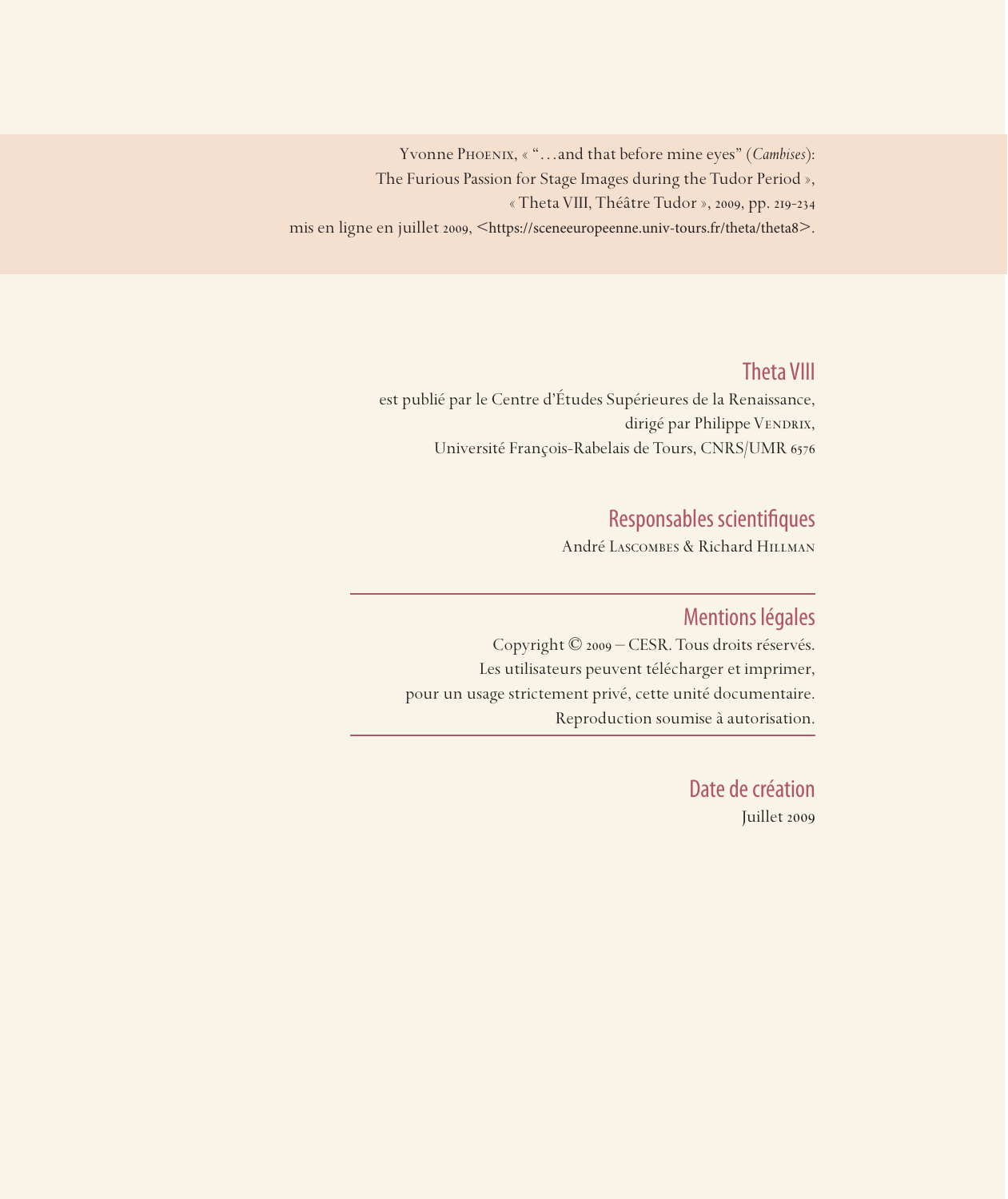Thêta VIII – Théâtre Tudor Yvonne PHOENIX | p. 219-234 CESR, Tours

# *"…and that before mine eyes" (*Cambises*): The Furious Passion for Stage Images during the Tudor Period*

Yvonne Phoenix Université François-Rabelais de Tours

When Bottom emerges from his glimpse of life with Titania and her fairies, it might not be as far-fetched as one would think to suggest that his reaction to the "rare vision" (Shakespeare, IV.i.203) he has just seen is bas Titania and her fairies, it might not be as far-fetched as one would think to suggest that his reaction to cally not unlike that of a Renaissance spectator after seeing the performance of a play. During his time in the forest, an unbelievable spectacle had unfolded before his eyes and enfolded him in its action. Indeed, he was like one of those especially privileged onlookers, common amongst early playgoers, who were drawn into the spectacle. The incredible sights paraded before his eyes seemed to leave him intrigued but on the whole unruffled.

Like many sixteenth-century spectators before him—fi ctional ones, like A and B in Medwall's *Fulgens and Lucrece*, and less fictional ones, such as the audience member asked by the eponymous character in Heywood's *Johan Johan* to clean his gown (ll. 250-57) or the young woman proposed to by Ambidexter in Preston's *Cambises* (l. 953)—Bottom participated gamely. An ungainly sight amongst so much daintiness, he allowed himself to be led across the invisible border separating spectacle and observers with bashful expectancy but cheerful acceptance. Taking all this novelty in his stride, even performing awkwardly when required, he still retained his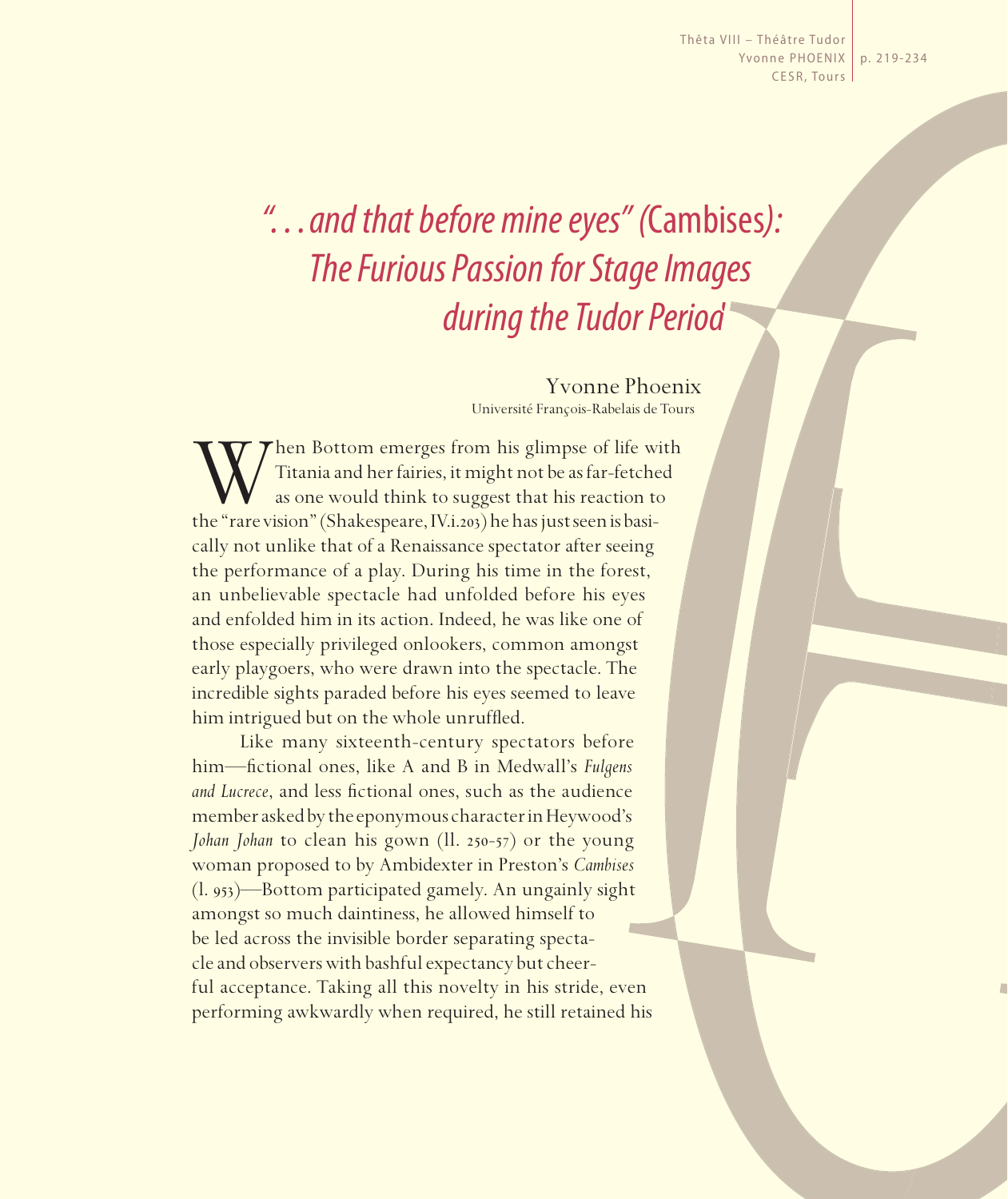spectator status, keeping his "self" resolutely intact. In the light of our present discussion about seeing and believing, we may reflect about the relationship between image and viewer and wonder how far the notion of belief is involved here. During the fairy performance, does Bottom believe his own eyes? And, once it is over, how much of this vision and his participation in it still has an effect on him? On a more general level, were sixteenth-century spectators supposed or even required to believe implicitly in what they saw? Was theatrical spectacle rendered more believable by the inclusion of an audience member? To what extent can we determine how playwrights handled the relationship between seeing and believing? How far can we imagine the lasting impact a play could have on its spectators?

In an effort to throw light on such matters, I should like to discuss the general terms of the proposition and its qualification, "Seeing is believing—or is it?", in relation to the Tudor period. Then I shall cast a glance at what Tudor playwrights tended to want their audiences to see, attempting, finally, a few concluding speculations about the extent to which audiences may have believed, and even believed *in*, what they saw.

*I*

The difficulty in answering the question under discussion is already suggested by the manner in which it is posed. The arresting affirmation that seeing does indeed induce belief seems entirely logical when one considers, for example, the importance of eye witnesses in court cases or the fact that, when doubt is expressed, the declaration, "I saw it with my own eyes!", is often deemed the ultimate proof. When the statement, "seeing is believing", is applied to Renaissance drama, it seems to proclaim loud and clear the power of visual staging, brooking no argument against the idea that visual effects in the theatre at this time had enough impact to induce the complete adherence of an audience.

However, the statement is then undermined by the graphic hesitation and the tentative question, "—or is it?", which follow rather like an afterthought. Doubt has set in: this somewhat diffident and halting double-take suddenly blurs all certainty and opens up a debate. Indeed, this juxtaposition is almost a mimesis of the way Tudor audiences could be completely convinced by a sudden flash of visual theatricality, only to come out of the illusion when, just as quickly, the magic fizzled out.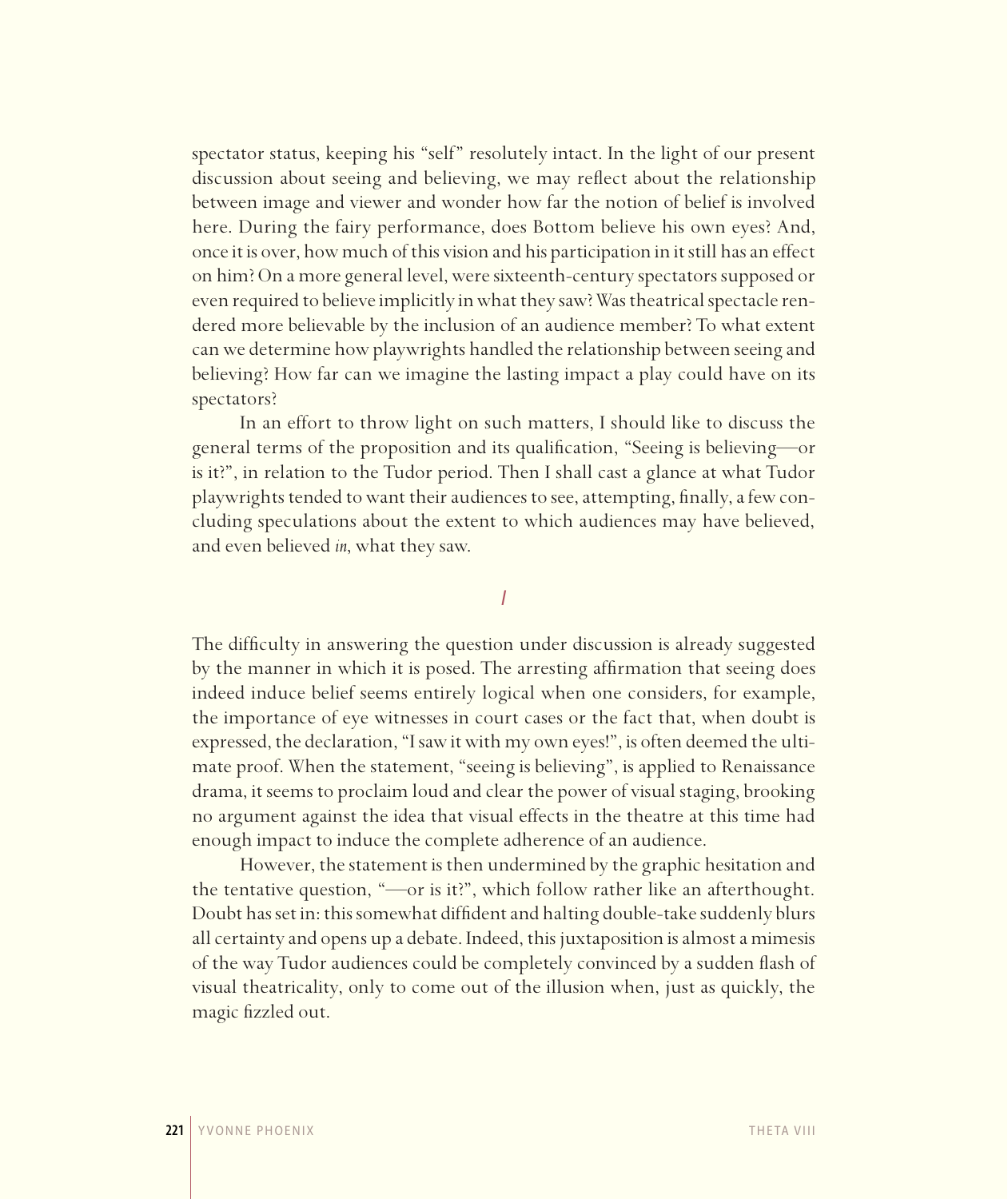Such uncertainty about the application of the principle is not really surprising, in that, when we consider the medieval and Renaissance periods, we come up against rather a stumbling block concerning the yoking together of the two notions, seeing and believing. When we examine them separately, however, these terms do seem compatible: each of them concerns a vital aspect of life during these times, and both have religious implications.

First, concerning the term "seeing", we may note that Aristotle placed vision at the top of the hierarchy of the five human senses and emphasized that the path to knowledge was through perception of the visible world. Adepts of Aristotle ardently adhered to this hypothesis across the ages, and in the thirteenth century we find it echoed by Roger Bacon, who declared that "nothing is fully intelligible unless it is presented before our eyes" (Camille, pp. 21-22). This theory promoting optical and visual hegemony was borne out even on the most mundane practical levels, as, to a vastly greater degree than is the case today, the ability to observe and to glean meaning from visual signs was quite simply part of daily existence. The eye was an organ that also helped to decipher, to learn and to memorize, and scrutinizing the heavens and the world of nature in general was a vital survival skill. Furthermore, it is a well-known and well-documented fact that interpreting visual signs was fundamental in the practice of religion, and that the hegemony of visual codes led to a passion for images. As well as being profitably deciphered and interpreted, they could provide emotional comfort and sometimes even quasi-mystical experiences. In fact, the contemplation of statues, relics and holy pictures was considered a deeply meaningful act, which could initiate hours of meditation. Through the act of seeing, the faithful could feel close to God and the saints. They could also reinforce their beliefs by reflecting, for example, on particular aspects of Christ's suffering whilst seeking to attain a degree of compassion so deep as to induce a state of considerable emotion and even, on occasion, to provoke tears.

Whilst this was an experience available even to the most humble of Christians, wealthier ones could penetrate one step further into the depicted world by paying actually to appear in artistic representations of religious scenes. Seeing themselves side by side with Christ or rubbing shoulders with the saints in the thick of some biblical scene made them feel closer to God and to the salvation they believed in and so ardently desired. Some of these wealthy benefactors preferred to remain modestly on the borders of the paintings or to feature as miniature figures in the lower register of the picture, a tiny addition to the sacred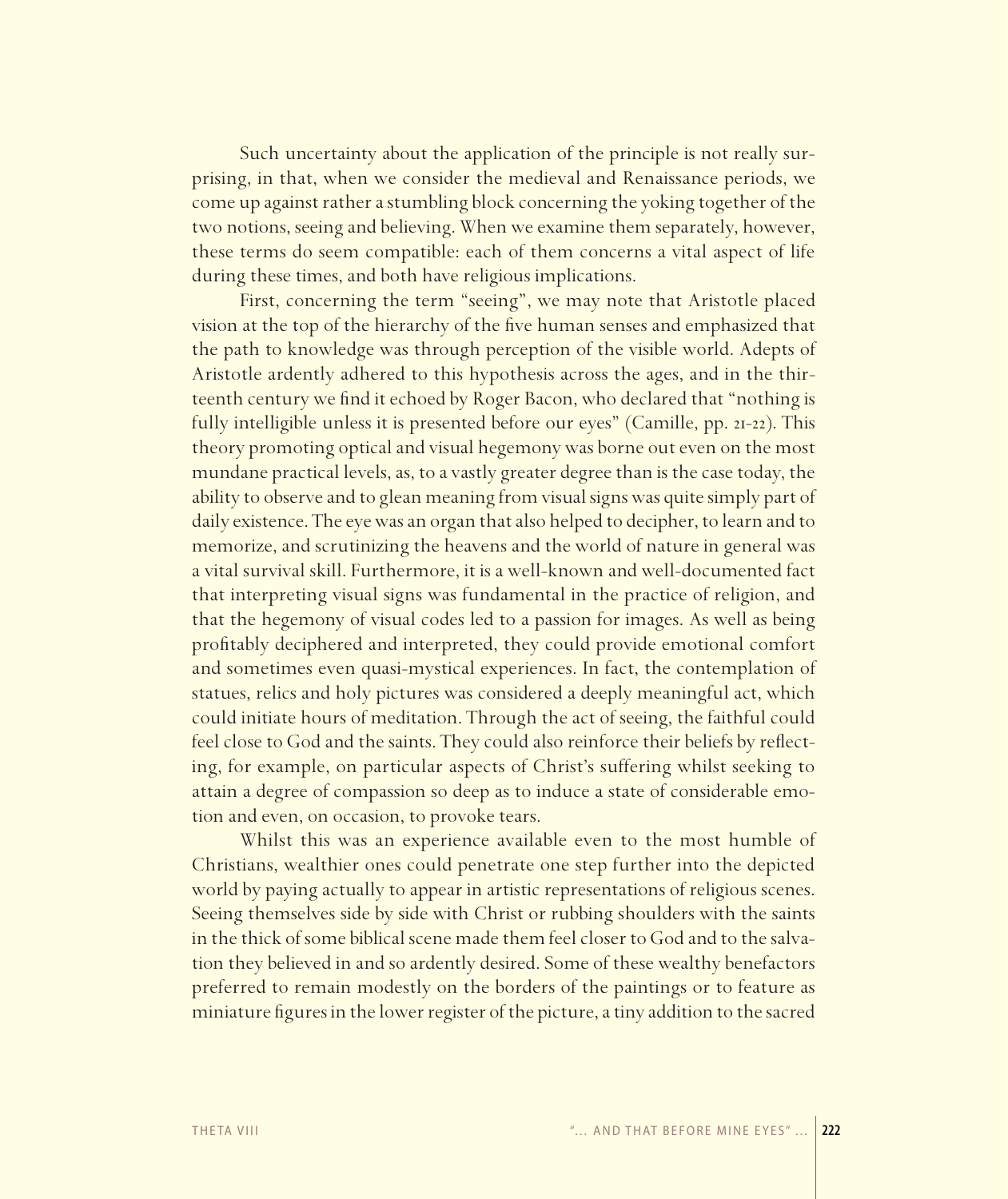event portrayed, as in *The Trinity and Mystic Pietà* of Grien. Others, however, had themselves boldly featured as life-size witnesses in close proximity with sacred and biblical figures, as is the case in *The Portarini Altarpiece* of Van der Goes.

It cannot be ignored however, that once the Reformation began, this essentially Catholic passion for religious images was undermined by successive waves of Protestant iconoclastic fever. It became commonplace for those who disapproved of holy pictures and statues to consider them as the equivalent of pagan idols and to advocate their total elimination. But it says much for the strength of this passion that campaigns of wholesale destruction, and the threat of dire punishments for offenders, particularly during Edward VI's reign, failed to eradicate the phenomenon. Unsurprisingly, when Mary came to the throne, hoarded images and cult objects soon emerged from their hiding places. On Elizabeth's succession, the destruction recommenced, but to a much lesser degree, as the queen disapproved of ardent iconoclasts and, despite much pleading on the part of dismayed Protestants to persuade her to the contrary, she even retained a cross and candlesticks in her own chapel. Furthermore, Martin Luther himself had an ambivalent attitude towards religious images. At first totally against them, he later came to tolerate them as long as they were not worshipped in place of God, and he even allowed his translation of the New Testament to be illustrated.

The extreme lengths to which image breakers were ready to go in order to achieve their objectives bears witness to the strength and endurance of those for whom interpreting images was a vital need. Paradoxically, iconoclasts themselves sometimes had recourse to images in order to transmit their own message, thereby using as a means of propaganda the very medium they were out to destroy, employing art as anti-art. This seems to be the case concerning a Tudor group portrait painted by an unknown Elizabethan artist and entitled *Edward VI and the Pope*: *An Allegory of the Reformation*. The Pope, in full regalia, is shown slumped over in a prone position, flanked by two sinister looking monks, and the picture includes an inset depicting a scene of iconoclasm.

Such a degree of fascination with images, amounting, in certain cases, almost to a hypnotic focalisation on visual manifestations of religion, would seem, quite naturally, to connect the notion of "seeing" to the second term of our subject, "believing", a link which seems further reinforced by the fact that clarity of vision was associated with truth, beauty and godliness, whilst blindness had connotations of sin, ignorance and devilish forces. Such reasoning, however, falters somewhat when we realise that, paradoxically, visual representations of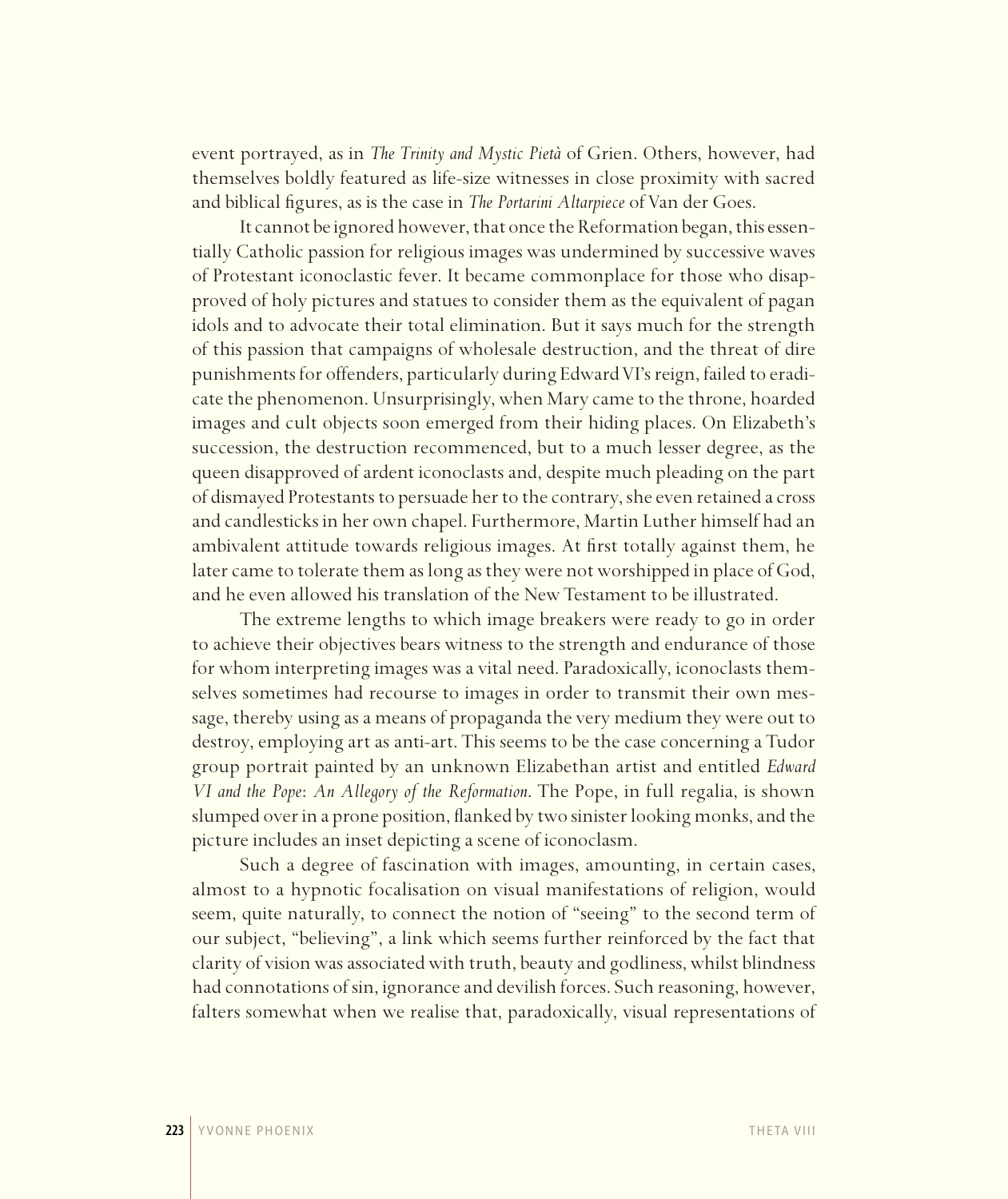the most fundamental of all Christian beliefs, God the father, are relatively rare. There is a marked disproportion—concerning both frequency and constancy between artistic representations depicting Christ as Son of God made man, and those depicting God the Father. On the one hand, the plethora of images of Christ built up a comfortingly familiar figure, always with the same basic features, who became immediately identifiable, an image which was so frequent and constant that its subject could easily be believed in. On the other hand, however, the much smaller number of visual representations of God the Father, as well as their disparate nature, seems to underline the fact that unlike Christ, who spent time on earth, God the Father has never been seen by the human eye, thereby reflecting the statement in the gospel of St. John that "No man has seen God at any time" (John 1:18). Certain Gothic works of art illustrate the belief that only the blessed dead will see God face to face. In his book about Gothic art, Michael Camille refers to two illuminations on parchment which illustrate this theme. The first one, from a psalter *c.* 1220 (now in Trinity College, Cambridge) shows the unseen godhead, the figure of a man with his face deliberately hidden, presenting the Throne of Mercy to kneeling nuns. In the second one, which is from the *Omne Bonum* (1360-65; now in the British Library), the immense disembodied head of God represents the direct face-to-face vision so resolutely denied to the living. According to Camille, "As so often the Gothic image simultaneously offers something to vision and takes it back, presenting a picture of a promised vision that the viewer will only see after death" (pp. 126-27).

Although visual depictions of God continued to be attempted, even quite resoundingly so in the Corpus Christi cycle plays, in which the role of God the Father was interpreted by actors, they never acquired the same impact and popularity as images of Christ. Perhaps they were too disparate and conjectural to eradicate the sentiment that no truly convincing image of God the Father existed. Nor did they modify the idea that true faith was to a certain extent blind, a precept that could only be reinforced in England as the Protestant Reformation grew in strength, rejecting religious imagery in general and the Corpus Christi plays in particular as relics of a popish past. It would therefore seem impossible to reconcile the supreme act of belief—that in an invisible God—with the supreme trigger of belief: seeing. This notion of blind faith prevents the equation "seeing is believing" from functioning satisfactorily and thereby seems to justify the hesitant double-take in the thematic proposition under discussion.. In fact, to convinced Christians, both Catholics and Protestants, the expression,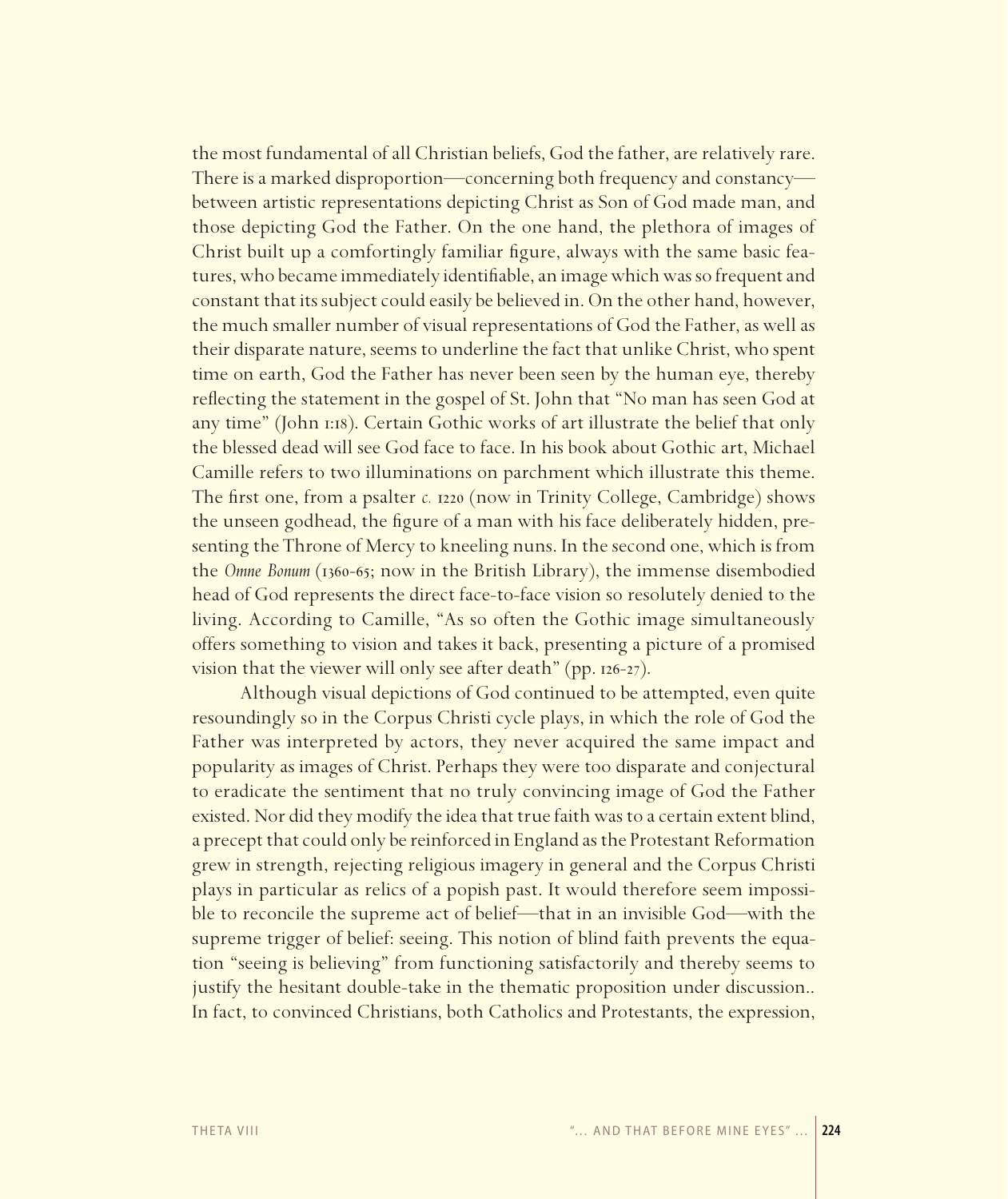"seeing is believing", must seem incongruous, as they believe unquestioningly in a God who remains resolutely absent from view. Thus the strength of their faith is judged precisely on their ability to believe *without* seeing. To understand the full implications of this, we may consider the apostle Thomas, who was severely admonished by Christ for his need to see (and to touch) in order to believe. In this episode, Jesus indicates clearly that seeing should not be a pre-requisite to believing:

> But Thomas, one of the twelve, called Didymus, was not with them when Jesus came. The other disciples therefore said unto him, We have *seen* the Lord. But he said unto them, Except I shall *see* in his hands the print of the nails, and put my finger into the print of the nails, and thrust my hand into his side, I will not *believe*. And after eight days again his disciples were within, and Thomas with them: then came Jesus, the doors being shut, and stood in the midst, and said, Peace be unto you. Then saith he to Thomas, Reach hither thy finger, and *behold* my hands; and reach hither thy hand, and thrust it into my side: and be not *faithless*, but *believing*. And Thomas answered and said unto him, My Lord and my God. Jesus saith unto him, Thomas because thou hast *seen* me, thou hast *believed*: blessed are they that have not *seen*, and yet have *believed*. (*The Bible* [Authorized Version], John 20:24-29; my italics).

Thomas, of course, did not lose his chance of becoming a saint, but the effect of this episode was to burden him for all eternity with the disdainful epithet "doubting".

Further considerations blur the lines of the equation between "seeing" and "believing", for, at the onset of the politico-religious strife which characterizes the sixteenth century, the term "belief" acquired a whole new set of connotations. People's beliefs became a form of identity and a means of differentiation. At a time when some fought for their beliefs, others kept them hidden and vast numbers died for them or because of them, the term could not be used lightly. For all the above reasons, in precisely the most crucial area of their lives, that is, their religious beliefs, people had little access to the very kind of visual codes they were so adept at interpreting in other domains. One such domain was obviously that of theatrical performance.

*II*

My main interest now in this paper is to reflect on ways in which Tudor playwrights took such tendencies into account when catering for the tastes, ideas and skills of their viewing public. More precisely, I should like to focus on how they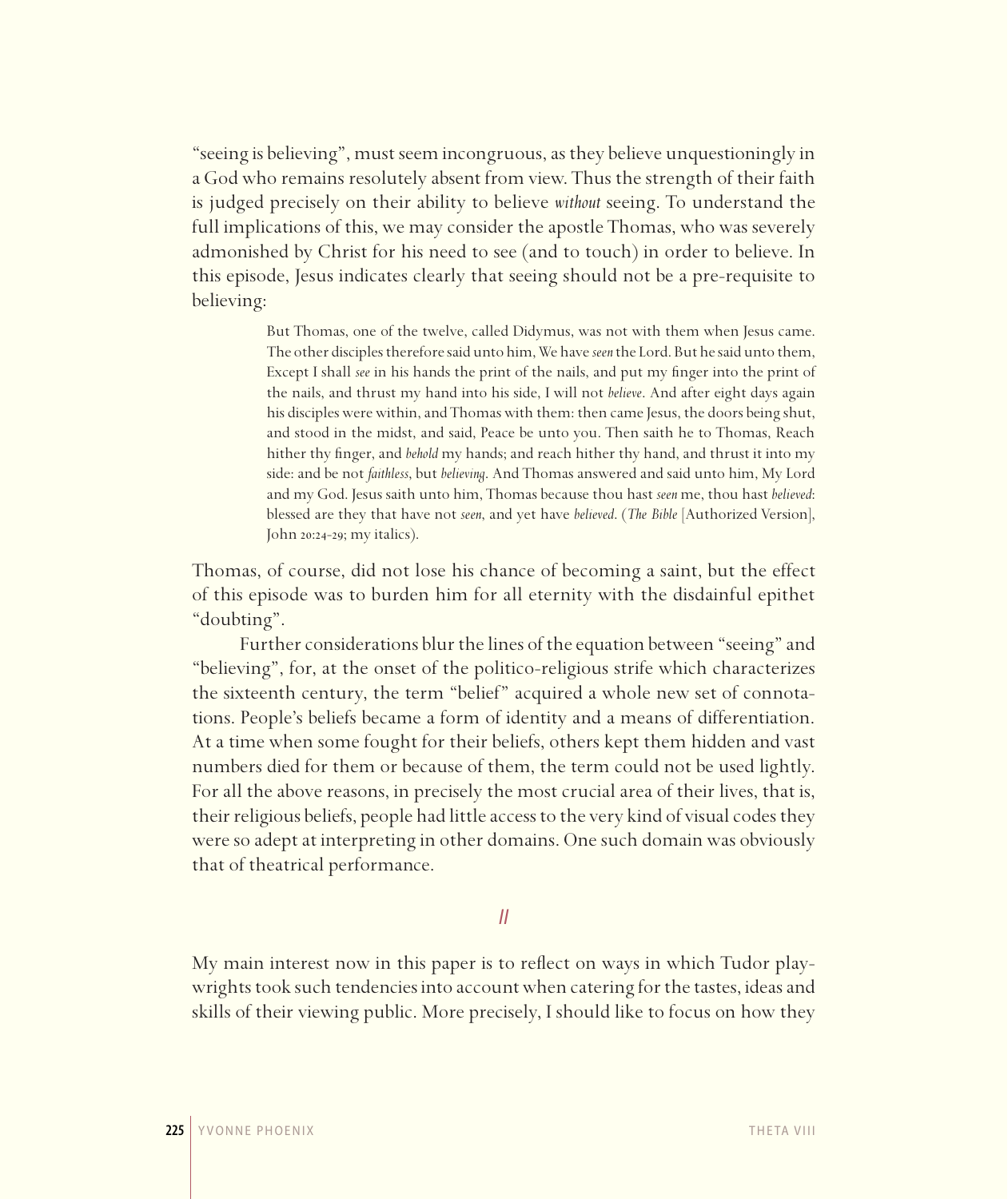capitalized on the population's finely honed skills of observation and interpretation, as well as on their readiness to plight their whole being on an unshakeable belief in something completely unseen and impossible ever to see.

Although, obviously, no ocular proof could ever be provided concerning their faith, the medieval corpus, still being performed at this time, went some way towards satisfying audiences' need to see aspects of their beliefs by presenting illustrations of the biblical scenes so ardently believed in by the population. For these audiences it was not a question of "seeing is believing", but rather of a permutation of these terms: they were *seeing* a theatrical rendering of *what they believed in*. Even as it underwent a process of secularisation, the Tudor corpus continued in this vein by offering episodes which were rather more allusive, in that certain characters and their stances could remind audiences of biblical figures. One example in *Cambises* is the grief-stricken mother holding her dead child, in a visual tableau very similar to that of Mary with Christ when he has just been taken down from the cross. Whole episodes could be decoded and interpreted in the same manner as biblical scenes: for example, in the play *Apius and Virginia*, the scene (vii) where Virginius kills his own daughter could be viewed as a typological take on the Abraham and Isaac episode. Similarly, in *Cambises*, the execution of Sisamnes in front of his son (ll. 413-73) could be interpreted as an inversion of the same episode.

By making full and intelligent use of the audience's double, almost paradoxical, capacity involving, on the one hand, impressive interpretative skills and, on the other hand, a readiness to believe unquestioningly and without any visual "proof", playwrights must necessarily have contributed to the development of spectator skills, fostering talented, discerning playgoers. Audiences would necessarily have become adept at interpreting theatrical codes with no need to have things spelled out to them, yet at the same time they must have been willing, for the time of the performance, to believe the unbelievable, ready to accept whatever judicious and astute playwrights could throw at them. Perhaps Bottom's calm acceptance of the fairy world is an expression of this.

I shall now select some examples of what Tudor playwrights tended to want their spectators to see. The selection is difficult to make among the tumult of sights with which they bombarded their audiences. It is important to underline the fact that the choice to show so much was not an easy one to make at this time, given that such techniques were frowned on in influential quarters, that is to say by adepts of esteemed figures in the world of literature such as Aristotle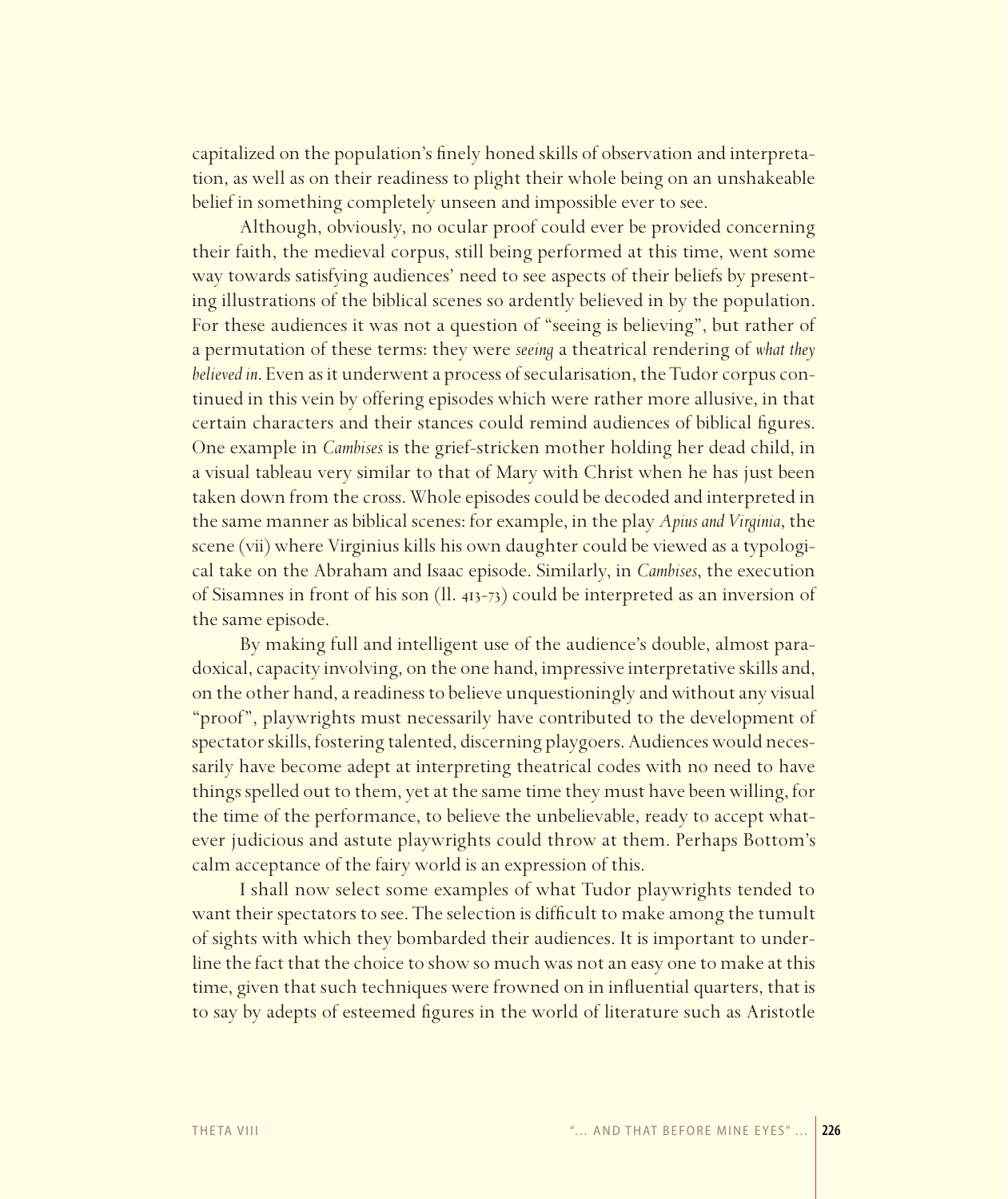and Horace. It could have been the stipulation in Aristotle's *Poetics* that character and plot were more important than spectacle which led to a belief that showing was somehow quite crude, a view endorsed some four centuries later in Horace's *Ars Poetica*. In rather the same vein, and even if he did not always practise what he preached, Thomas Heywood, in his "*Londini Speculum*, The Third Show", was later to express the following view: "The vulgar are better delighted with that which pleaseth the eye than contenteth the care" (cited by Bevington, p. 199n32). Similarly, followers of Seneca preferred narrative techniques in plays, as can be seen in Sackville and Norton's *Gorboduc*. As well as this reticence in literary quarters concerning showing, the choice to put the accent on spectacle was rendered even more difficult because playwrights had to contend with the fact, alluded to earlier in this discussion, that for reasons based on religious strife, iconography could be deemed suspect.

Nonetheless, some sort of unstoppable force seems to have led Tudor playwrights to flout such precepts and to flaunt boldly their riot of stage images. Perhaps it was quite simply because they were in tune with public tastes that they were able to forge ahead regardless with their own particular brand of vividly graphic and startlingly spectacular theatre.

There is such a vast amount to be said on this subject that I shall be able only to skim the surface here. My comments will correspond to three permutations of the terms of the topic: first, "seeing and believing"; then, "seeing and not believing"; and, finally, "not seeing but believing".

Concerning the permutation, "seeing and believing", I shall restrict my comments to one play, Thomas Preston's *Cambises*. The main point to be made here is that Tudor playwrights seemed to want to show as much as possible to their audiences, and I have chosen this particular play because it spells out this general tendency so graphically. The emphasis on seeing is left in no doubt, as the tautology in the full form of my title quotation indicates: "I shall see the office done, and that before my eyes" (l. 439). Similar mentions of the act of seeing abound in *Cambises*. Devoid of any attempt at subtlety, the play leaves bare and visible to the naked eye its metatheatrical mechanisms. The play practically forces the spectator's gaze onto an impressive array of stage images, while pounding out in fourteeners a running commentary which could almost be described as a metatheatrical handbook, since it stipulates the hows, whys and wherefores of what is being shown and thereby indicates how the actors could play the scenes. The four scenes of cruelty in *Cambises* all follow the same basic pattern: the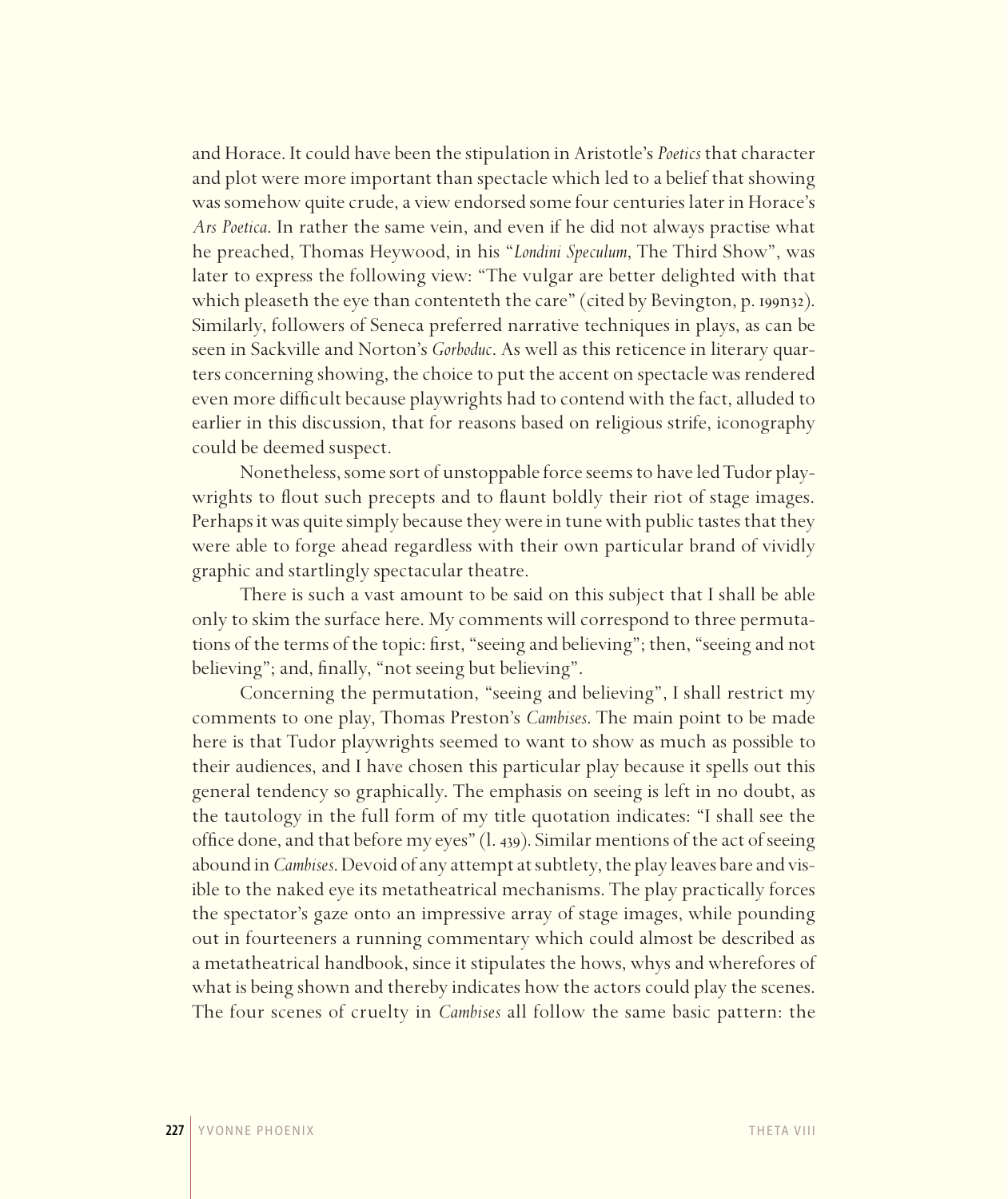king's fury, the condemning to death of a victim and the execution. In classical drama, that of Seneca, for example, such events are carried out rapidly and can be relegated to the off-stage space and the choric function. But in Tudor drama, obsessed with showing, they tend to be long and drawn-out in order to wring every drop of emotion from the audience. It is of course possible, perhaps even probable, that the playwright had in mind the Aristotelian formula of catharsis, especially as Preston was a university-educated academic. However, I tend to think that he may also have been catering to the popular taste for the emotional contemplation of holy pictures. This activity, mentioned earlier in this paper, could solicit in the viewer feelings of overwhelming sadness at Christ's suffering and feelings of anger towards those who caused it. It is possible that the practice came back into its own during Mary's reign and had not yet been stamped out. In Preston's play, the central tableau of each of the principal episodes, the actual death of the victim, is not shown abruptly. It has to be carefully prepared for by a mixture of verbal and visual codes, so that the audience can receive it to full effect and at exactly the right moment. In preparation for this culminating image, there is an immense build-up, as words, gestures and attitudes pertaining to the threatened outcome go around in ever more tense circles. An almost palpable rhythm is achieved by contrasting the slow pace with furious exhortations to speed. Tension is stretched to the breaking point by means of an accumulation of verbally-suggested images accompanied by gestures with weapons—for example, in "At heart of child I mean to shoot, hoping to cleve it right" (l. 534), or "he shall die by dint of sword or else by choking rope" (l. 689). These effects are reinforced by the superimposition of concrete elements, such as the sinister appearance of an executioner or the blood-stained hands of murderers. The stretched-out pace gives the audience time to prepare for the culmination. They know that the final death scene will be carried out in full view. They fear it and at the same time crave it as part of the thrill of theatre.

The central tableau of three of these scenes represents the execution, respectively, of a judge, a child and the king's brother. They are each executed in a different way, by sword, arrow and dagger. Verbal captions accompany the pictures of their demise; for example, when the spectators see the executioner put Sisamnes to death, they also hear the commentary, "Behold oh King, how he doth bleed being of life bereft" (l. 461). Even when the victims are dead, the audience's gaze is directed to the atrocities committed on their corpses. Sisamnes, for example, is flayed, as indicated in the famous stage direction, "Flay him with a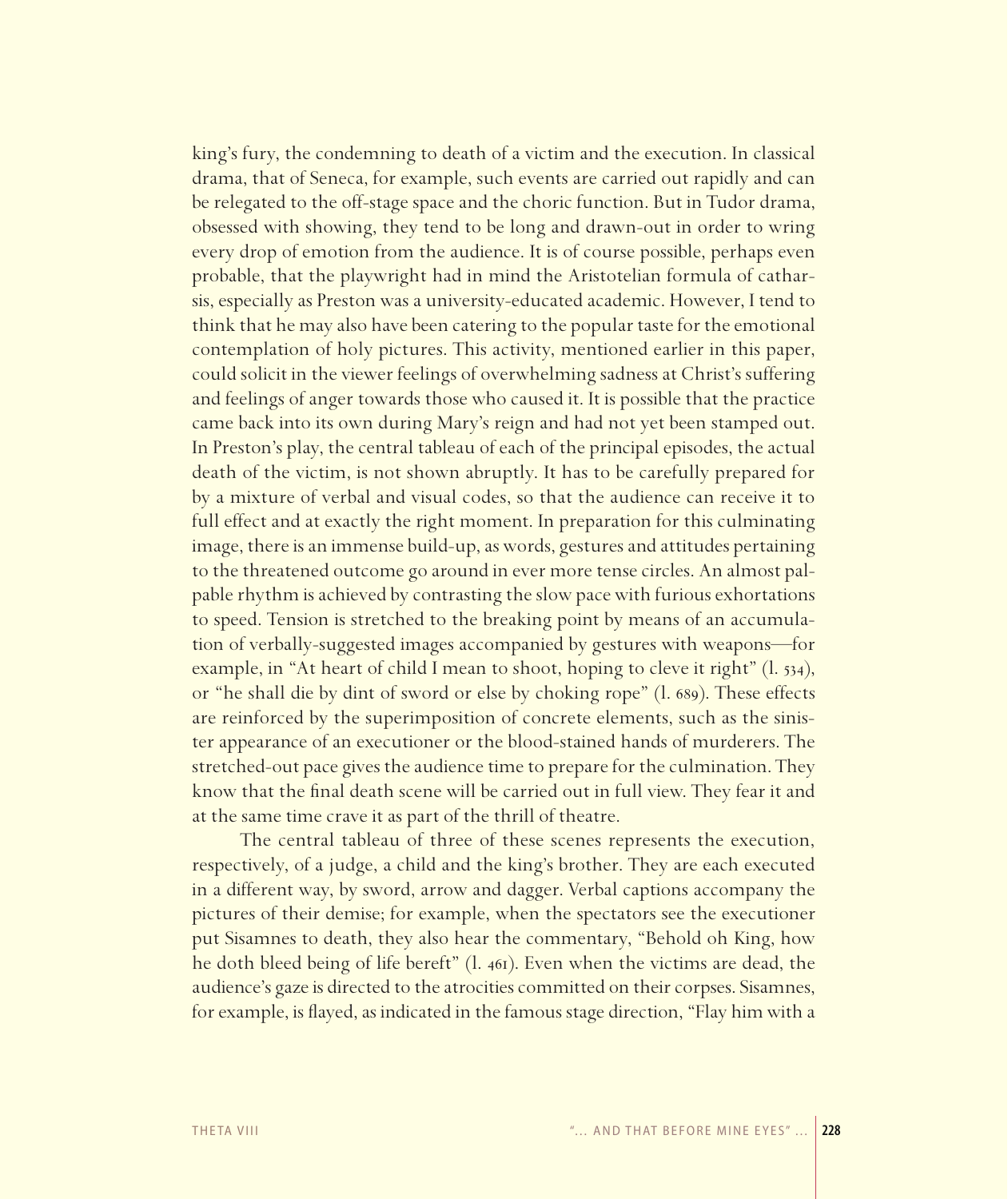false skin" (l. 464 SD), as well as in two separate verbal captions: first, "*draw thou his cursed skin straight over both his ears*" (l. 438), then, twenty-five lines later, "*Pull his skin over his ears to make his death more vile*" (l. 463). In the same way, the child's heart is cut out and offered to his father: "Behold, Praxaspes, thy son's own heart! Oh how well the same was hit!" (l. 563). No visual detail is spared or allowed to be missed by the audience. Further stage directions indicate almost a choreography for the murder of Prince Smerdis: first, "*They lay hands on him*"; then, five lines later, "*Strike him in divers places"*; and finally, "*A little bladder of vinegar pricked*" (ll. 718 SD, 722 SD, 726 SD).

Such examples of the preoccupation with showing and seeing abound in the Tudor corpus and are handled in such a way as to induce the spectators' willing suspension of disbelief. Even though in *Cambises* there is a heavy, plodding insistence on what is shown, Preston is a gifted enough dramatist to avoid the trap which Shakespeare intentionally lets Bottom and his fellows fall headlong into, and which can be described as creating a situation in which seeing is not believing. Much to the delight of their courtly spectators, these rude mechanicals simply do not credit the audience with the power either to imagine or to discriminate between the imaginary and the real. Of all of them, though, Bottom has more of an inkling about what creates theatricality. Even though he confuses comic and tragic effects, he feels instinctively that, for example, to create "a monstrous little voice" (I.ii.48) for Thisbe would somehow be more entertaining than to use Flute's naturally treble pipes. However, even he never grasps the fact that illusion and imagery are the dramatist's resources. The fact that Shakespeare would include in his play such metatheatrical issues says much about the spectator skills of sixteenth-century audiences. He knew they would be amused by the mechanicals' incapacity to induce their noble spectators to believe what they saw.

My third permutation, "not seeing but believing", involves what could perhaps be described as "virtual vision" and occurs when the spectators are led to believe they have actually witnessed an imaginary action or event. This aesthetic technique could, of course, be resorted to for practical reasons, as, with the best will in the world, and even if amateur dramatists like the mechanicals believed it possible, playwrights could not show in a graphic or concrete way all the elements needed for every play. But it was, above all, a technique which could intensify the audience's mental participation.

In a manner which was rather different from the Senecan recourse to straight narration, Tudor playwrights used techniques which could stimulate the audience's imagination to such a degree that they came quite close to the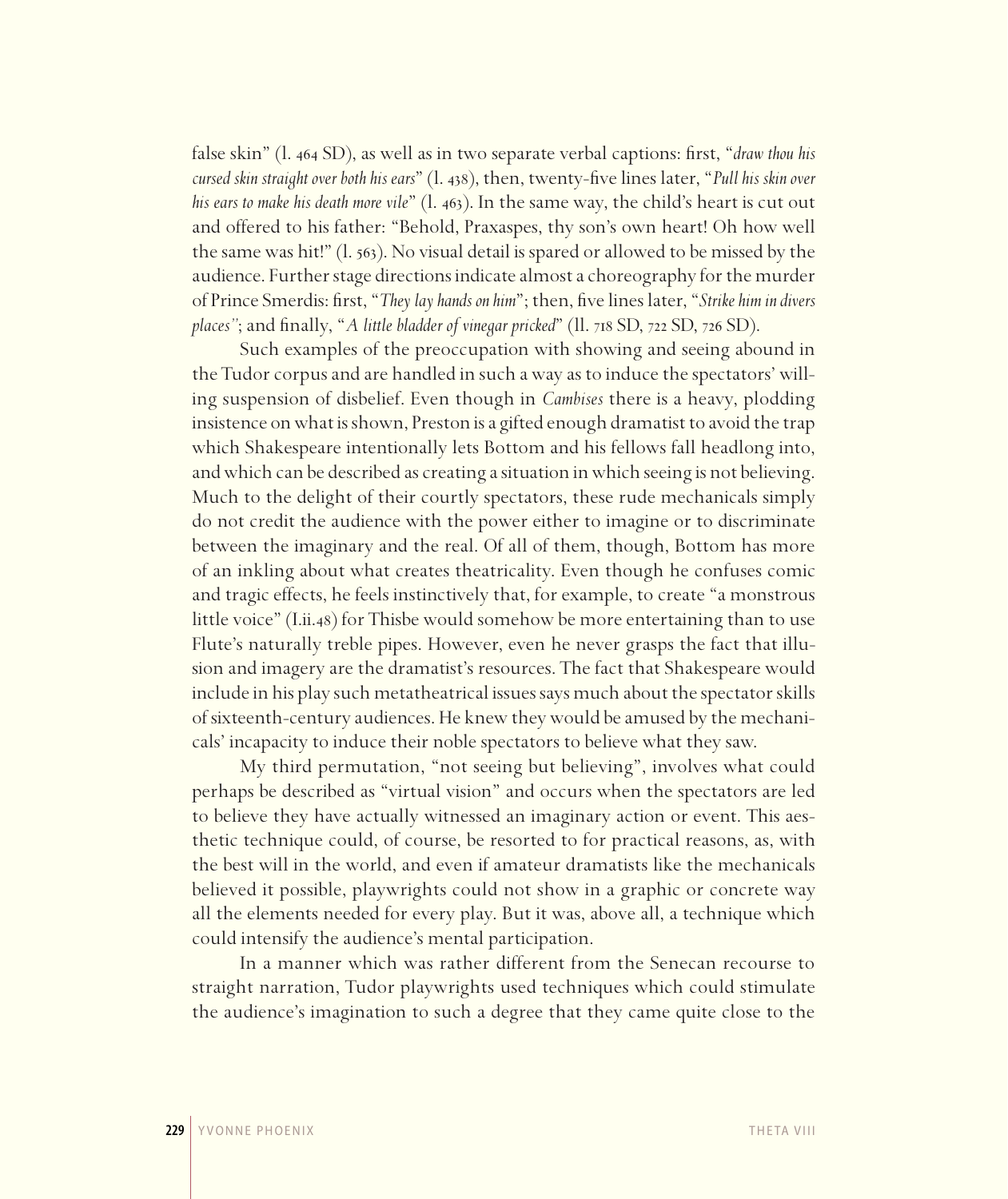act of seeing. I will refer to this group of techniques as belonging to the principle described by André Lascombes in his work on ostension as "le regard speculatif" (the speculative gaze). One of the functions of the speculative gaze is to direct the spectator's attention to the right place at the right time, training this virtual gaze onto a part of the spectacle which is activated, while directing it away from elements which, though possibly physically present in the playing area, are currently inactive.

Nor is this speculative gaze always optical; more often than not, it includes the spectator's faculty of imagination and the way it has been stimulated by the playwright or theatre practitioner. The situation can even arise whereby the audience's attention completely bypasses what is optically perceptible on the stage to become absorbed by action which is taking place outside their line of vision. This happens in certain cases of teichoscopy, where the audience, completely engrossed in what is happening "within", may hardly notice the characters who are actually standing in the playing area. The most spectacular occurrences of this technique in the Tudor corpus are probably those found in *Gammer Gurton's Needle*, for example, when Gammer, Cock and Tib stand at the door of their house observing and commenting on the extraordinary antics of Hodge inside. Completely by-passing the entirely visible characters, who are probably huddled around the doorway, and guided by the comments of Hodge within and by the sound effects of his actions, the speculative gaze of the audience is entirely focussed on this optically invisible offstage space (I.v.10-44).

The fluidity of the staging is another means of activating the speculative gaze, as the neutral nature of stage settings lent itself to quick and easy metamorphoses, which spectators needed to keep track of. They had to be aware, for example, of whether the space functioning earlier as a street had now suddenly become a house or a palace. Strangely enough, the neoclassically inspired structure consisting of two houses was no less flexible than the empty stage and called for just as much alert observation on the part of the spectator. Even though the houses were permanent fixtures, they allowed great fluidity—for example, between onstage and offstage spaces—and they inspired exits and entrances that provoked speculation and anticipation on the part of the audience. Even in the highly connoted house in *Johan Johan*, with its numerous properties, the speculative gaze remains active. It is called upon, at one point, to abandon Tyb preparing the meal and to follow Johan Johan to the priest's house (l. 313).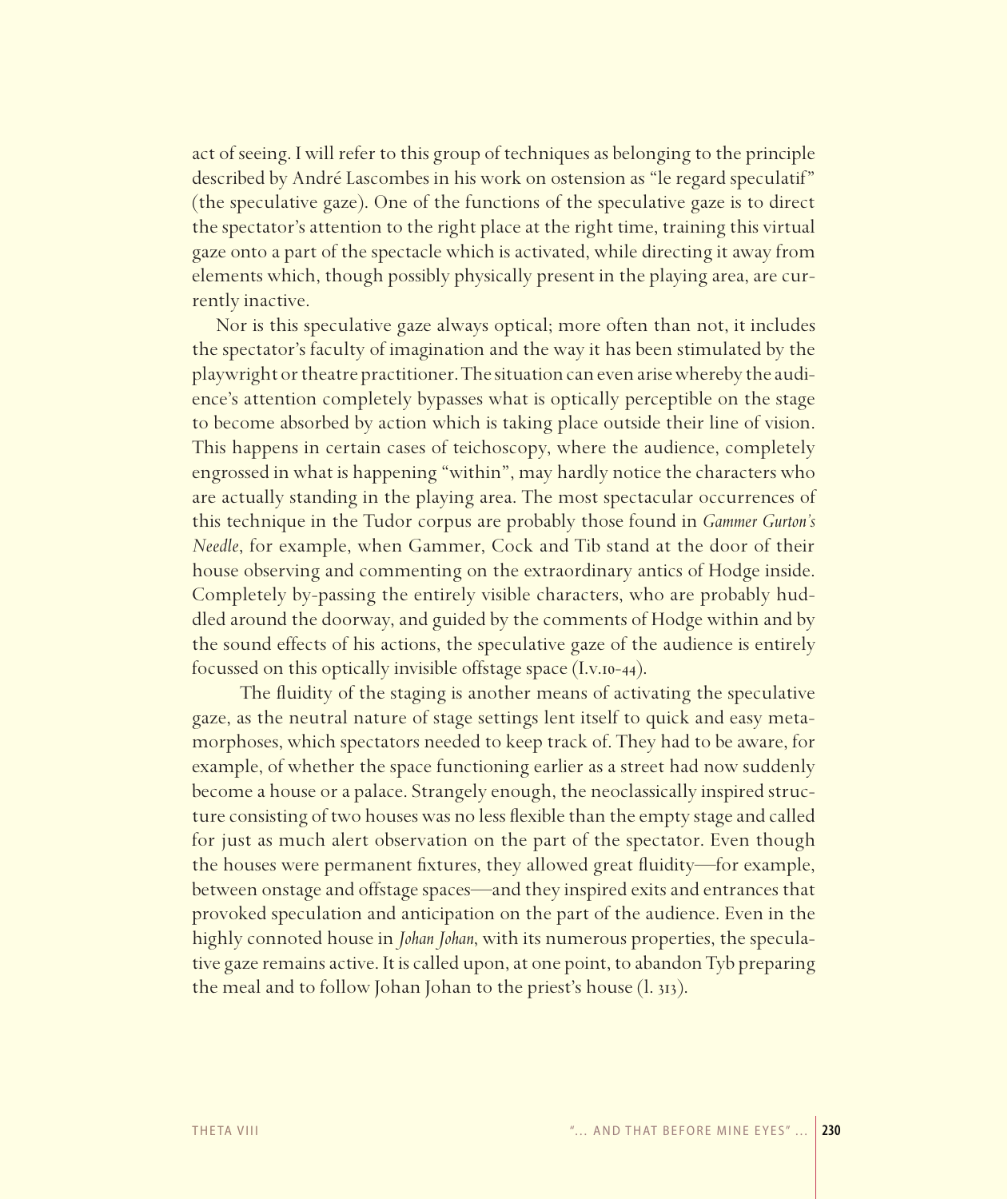I shall briefly mention here some other areas which could capture and direct the speculative gaze. Among these were the proxemics, which in Tudor theatre were quite vigorous, stylized and geometrical. Often leading to bouts of clowning or fisticuffs, they could alert the spectator to changes of mood, attitude or mounting tension. Split scenes and framing devices were more sophisticated ways of organising the proxemics and of guiding the speculative gaze to a particular aspect of the action.

Other procedures which involved showing in a virtual way and thus catered not to the eye but to the mind's eye could be described as narrative-based techniques. There are a whole wealth of them, ranging from simple lists which can conjure up objects and places to vignettes which provide the mind's eye with vivid glimpses of activity not shown on the stage—for example, the church episode in *Apius and Virginia* (recounted in ii.241-43 and 642-49). Then there are the spectacular panoramas, such as those depicted throughout Heywood's *Play of the Wether*, when each of the characters brings into the playing area his own time and space. At the more sophisticated end of the scale, there are the various types of metalepsis and general storytelling, like the miracles recounted by the priest in *Johan Johan* (ll. 537-82). As well as enhancing the depth and substance of a play, such techniques can contribute actively to the audience's mental participation in the dramatic issues. For example, in *Apius and Virginia*, the spectator is confronted with four different images of Virginia. Only two of them are actually visible, but those existing in the mind of Virginius and that of Apius are vividly communicated and become just as convincing.

All the above-mentioned techniques helped Renaissance spectators to follow and enjoy a play, which would seem to suggest that, in a similar way to Bottom, audiences could take in their stride the strangest and most amazing sights. Whilst remaining receptive to the metatheatrical aspects they were allowed to glimpse, they could permit themselves to be fascinated and transported during the time of the play, believing in what they saw as it was happening. But the question I would like to raise now is what happened to this belief once the play was over and the theatrical magic had fizzled out?

#### *III*

In Bottom's case, which, of course, is a caricature but is perhaps nonetheless instructive, after having been fleetingly transported into another world, rather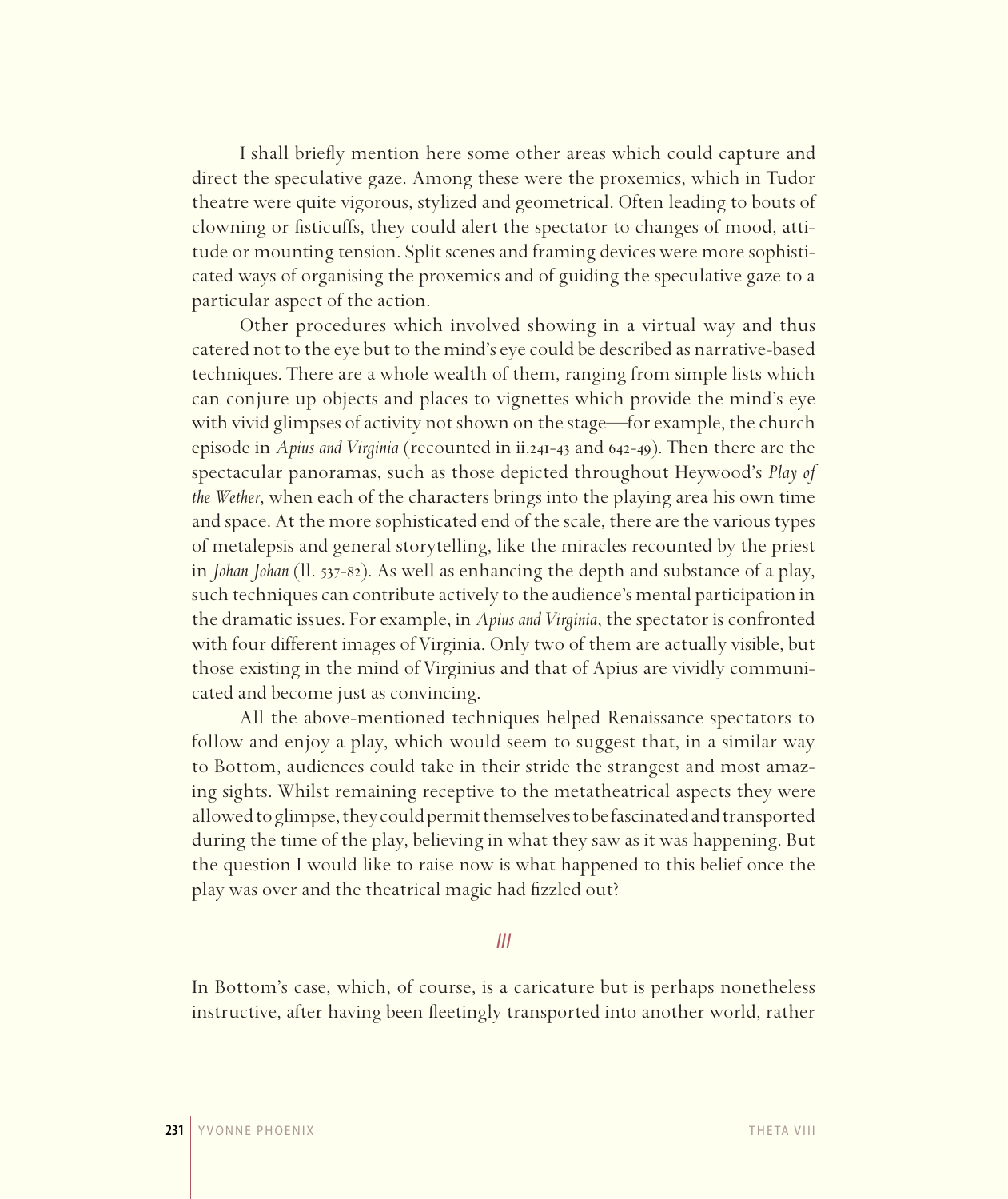like a spectator at a play, he is left with an overall impression, which, of course, he describes as "Bottom's Dream" (IV.i.214) and which, though imprecise, has a resounding effect on him. He is reeling from the experience, to such an extent that his sensory perceptions are completely shaken up. However, he refers to it as chiefly a visual experience, a "most rare vision"  $(203)$ . The niceties of it seem unimportant and in any case go unmentioned. But after his initial shock, the general experience seems to inspire him. In fact, despite his confusion concerning the details of what he saw, Bottom appears refreshed and somehow more clear-minded. He is still the same person, but his qualities appear enhanced. Fired with an even more exhilarating enthusiasm than before, he is keen to spread the theatrical message. This multi-faceted message, threaded through the play since the first appearance of the mechanicals, involves a number of aspects pertaining to theatrical activity, including its ubiquity in this golden age of theatre and its technical functioning. It is a message which places the accent on theatre as a fully-fledged art and, in fact, shows the difficulties involved in putting on a play. One of Shakespeare's aims here appears to involve the development of spectator skills, either to spark off or to cater to an awareness among the play-going public as to how theatre functions. The artisans' scenes abound with metatheatrical terms and involve much pondering about staging techniques. They also point out the pitfalls and evoke the fiasco that can result when the aimed-for effects misfire. Yet this message is full of indulgence for those who try but do not quite make the grade. Bottom's role in spreading the message is of prime importance. After his experience in the woods, he becomes less obsessed with his own personal performance and acting talents and more concerned with the play as a whole. He bolsters up the flagging enthusiasm of his fellows, ensures that they have all the right properties and costumes and that they meet the deadline, and then sets out to lead his troupe to success at the Duke's court. It is, in fact, Duke Theseus who rounds off this theatrical message with some indulgent comments to Bottom: "your play needs no excuse. Never excuse" (V.i.341-42). For even if it is "a palpable gross play", it has been entertaining and "hath well beguil'd / The heavy gait of night" (353-54).

Bottom's experience in the forest seems to suggest that what counted was not an unshakeable belief in individual elements of the spectacle, which can turn out to be artificial and fickle once the sparkle has faded. What is important here is the building up of an overall belief in the theatre itself. Couldn't we say that, in a similar way to Bottom's experience, in the Renaissance theatre, seeing is a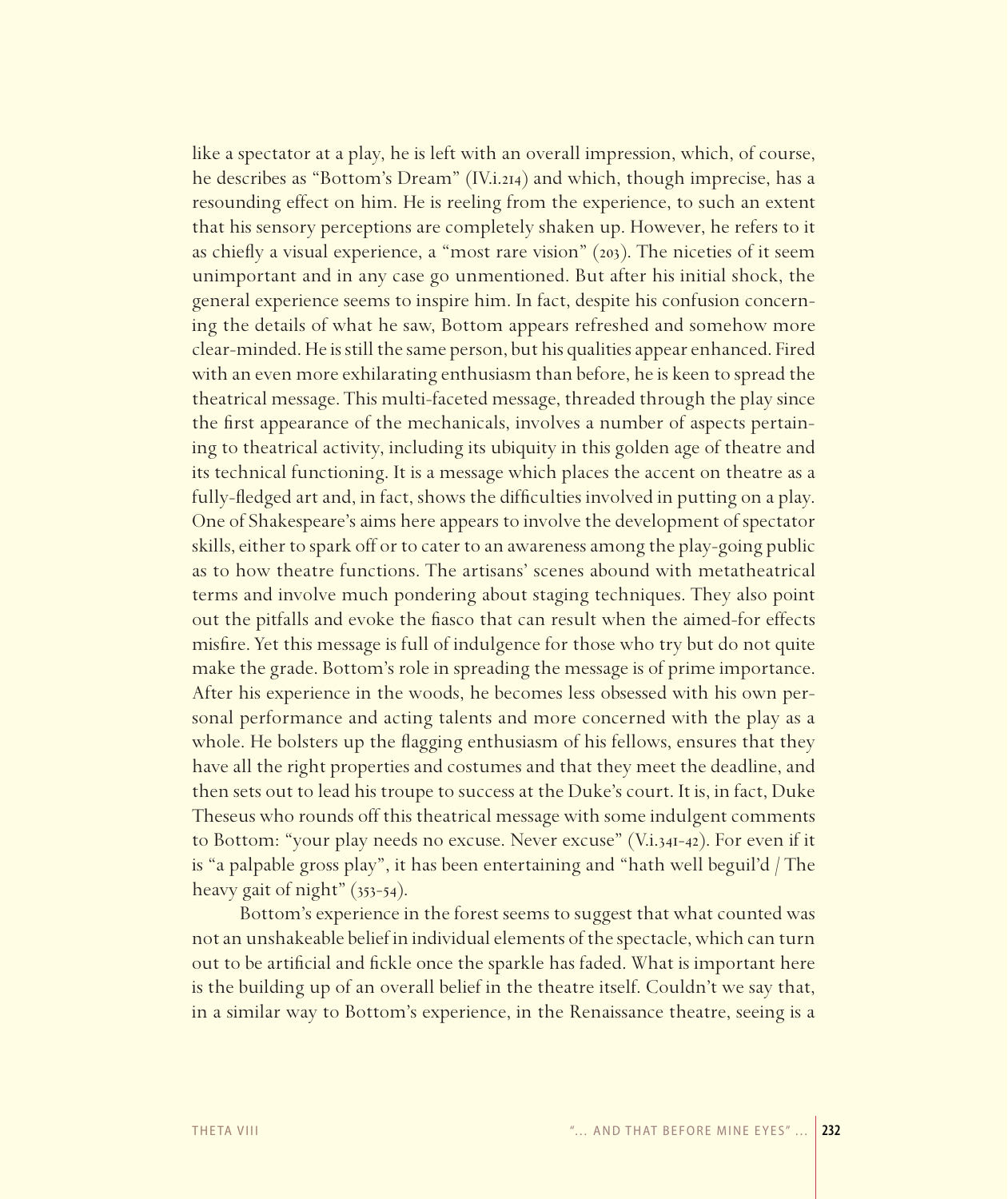trick which is not intended to provide pure truth from beginning to end? The visual show is there primarily to be enjoyed, but also to allow access to certain metatheatrical aspects made accessible by the playwright. In order to profit from the show, isn't the main thing to believe this pack of lies for the duration of the performance, to revel in all its capricious and vacillating sights and sounds, and to end with a belief—a lasting one this time—in the quality and enjoyment of the theatrical art in general?